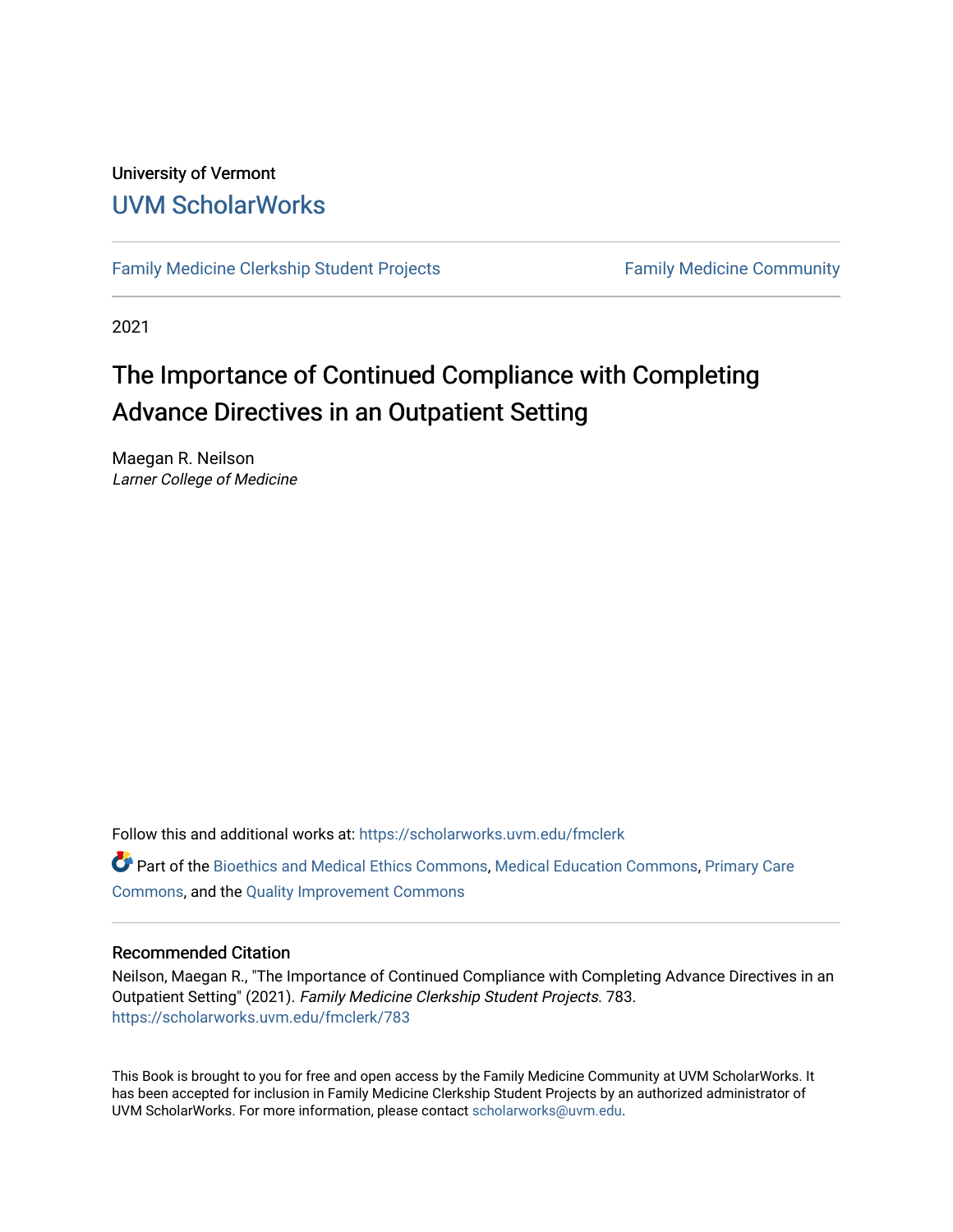1

**The Importance of Continued Compliance With Completing Advance Directives in an Outpatient Setting**

Milton Family Medicine

Maegan Neilson

June 2021

Precepted by Dr. Kimberly Sikule

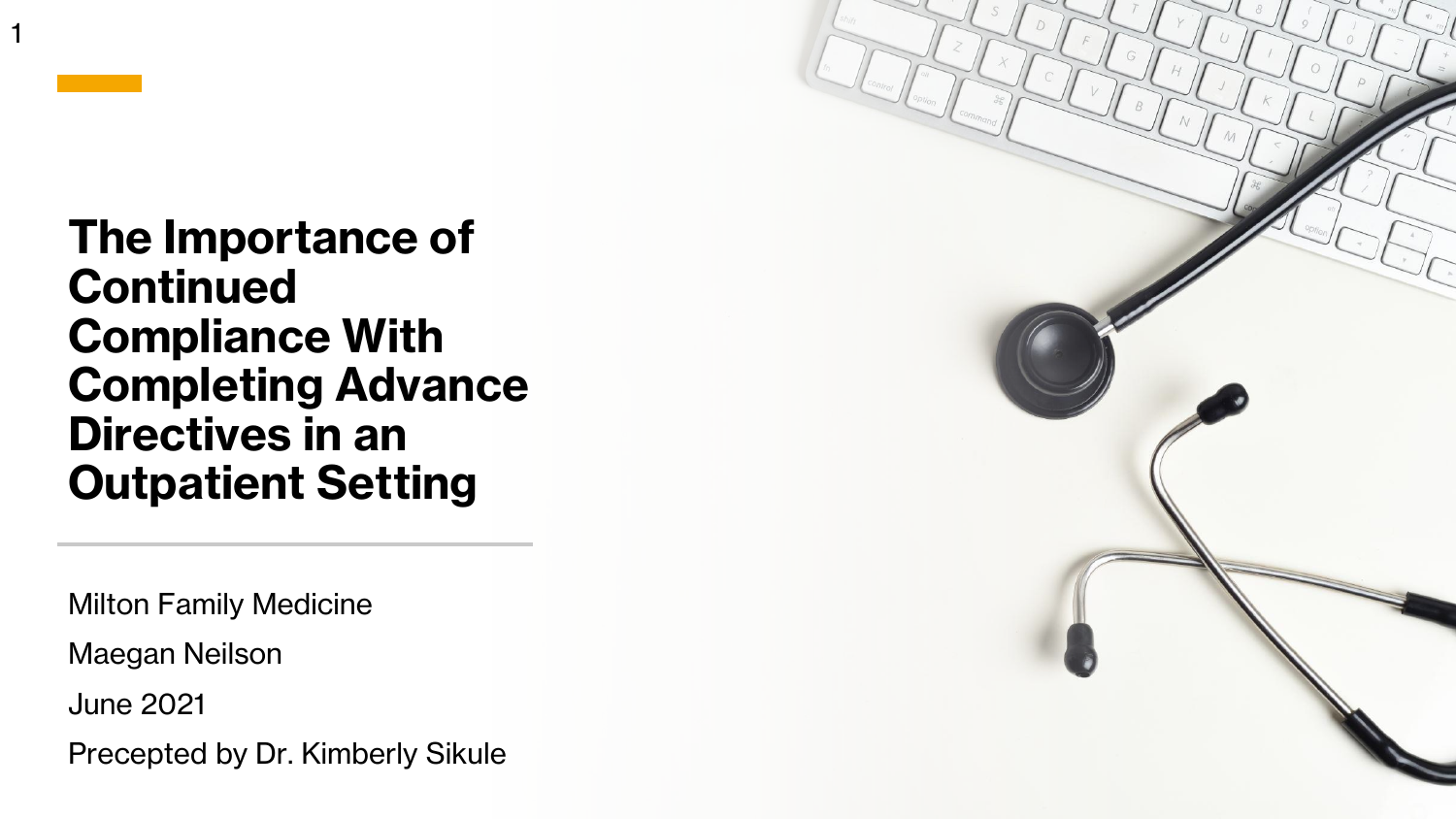## **Low Compliance in Completing Advance Directives**

- A 2017 Health Affairs meta-analysis found the overall completion proportion for any advance directive for U.S. adults to be **36.7%**<sup>1</sup>or close to 1 in 3 adults
	- These numbers ranged from **0-93.8%** depending on place, practice, patient makeup, and type of AD<sup>1</sup>
- **Sick patients** had higher completion rates than healthy adults<sup>1</sup>
- **Patients 65+** had significantly greater completion compared to younger adults<sup>1</sup>
- **Palliative Care, Nursing homes, and critical care settings** reported much higher numbers of ADs than outpatient practices<sup>1</sup>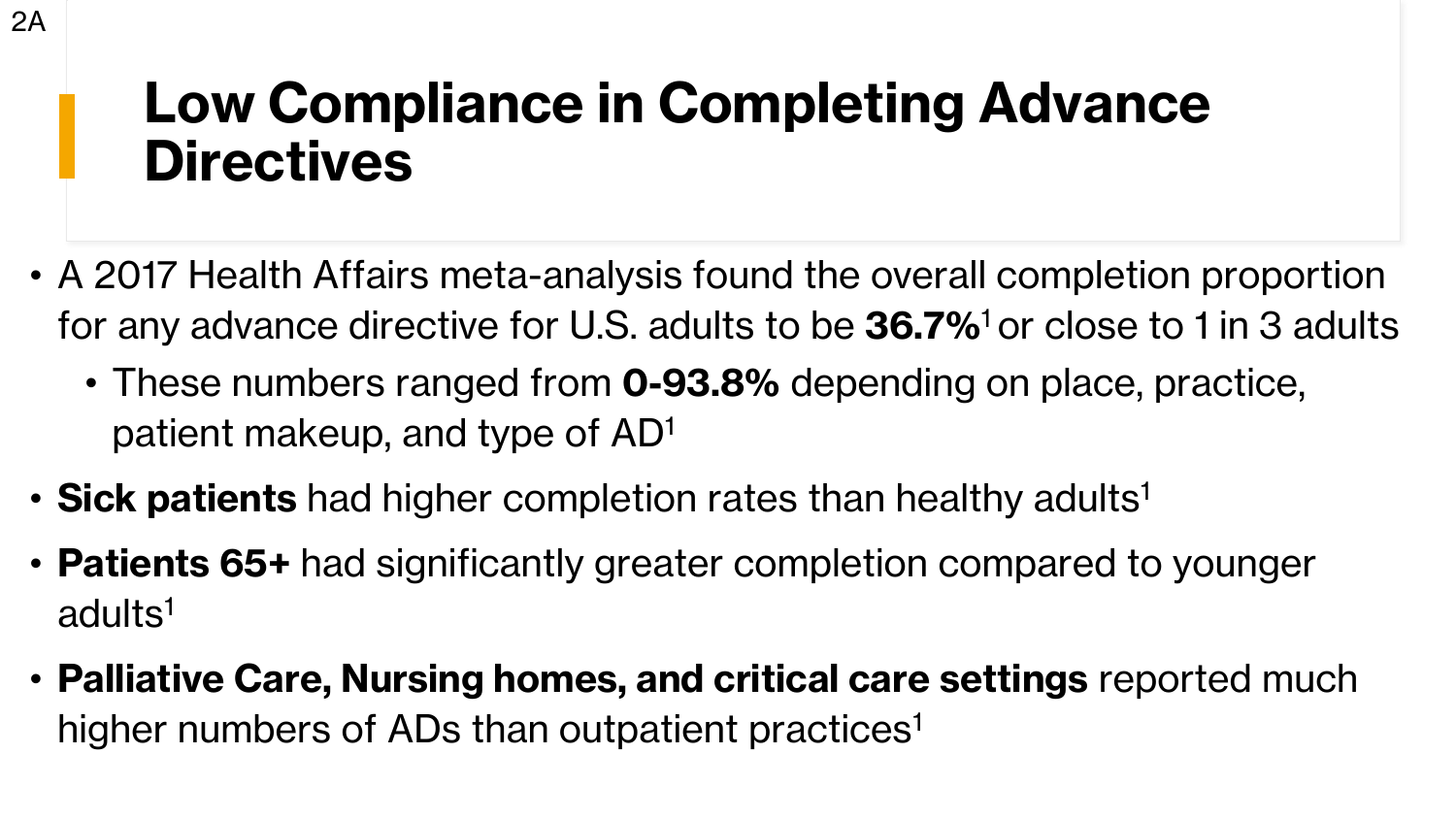

## **The Problem With 1 in 3**

- For over 50 years, advance directives have acted as the mainstay for patients to express wishes surrounding end of life care —arguably as important as everyday health management
- Being such a taboo topic in our society, it is too common of practice today to delay use of this tool until it's actually needed (or too late). Routine visits in outpatient offices are prime settings for this "health maintenance" item.
- Despite attempts at increased conversation, awareness, normalization, and even laws surrounding this topic, studies have shown an overall lack of change in compliance rates across many years 1
- There are many aspects that contribute to this problem including feelings of inadequacy of advance directives in care, legal formalities, lack of providers raising the topic, lack of patient knowledge on the topic, misperceptions, lack of time 2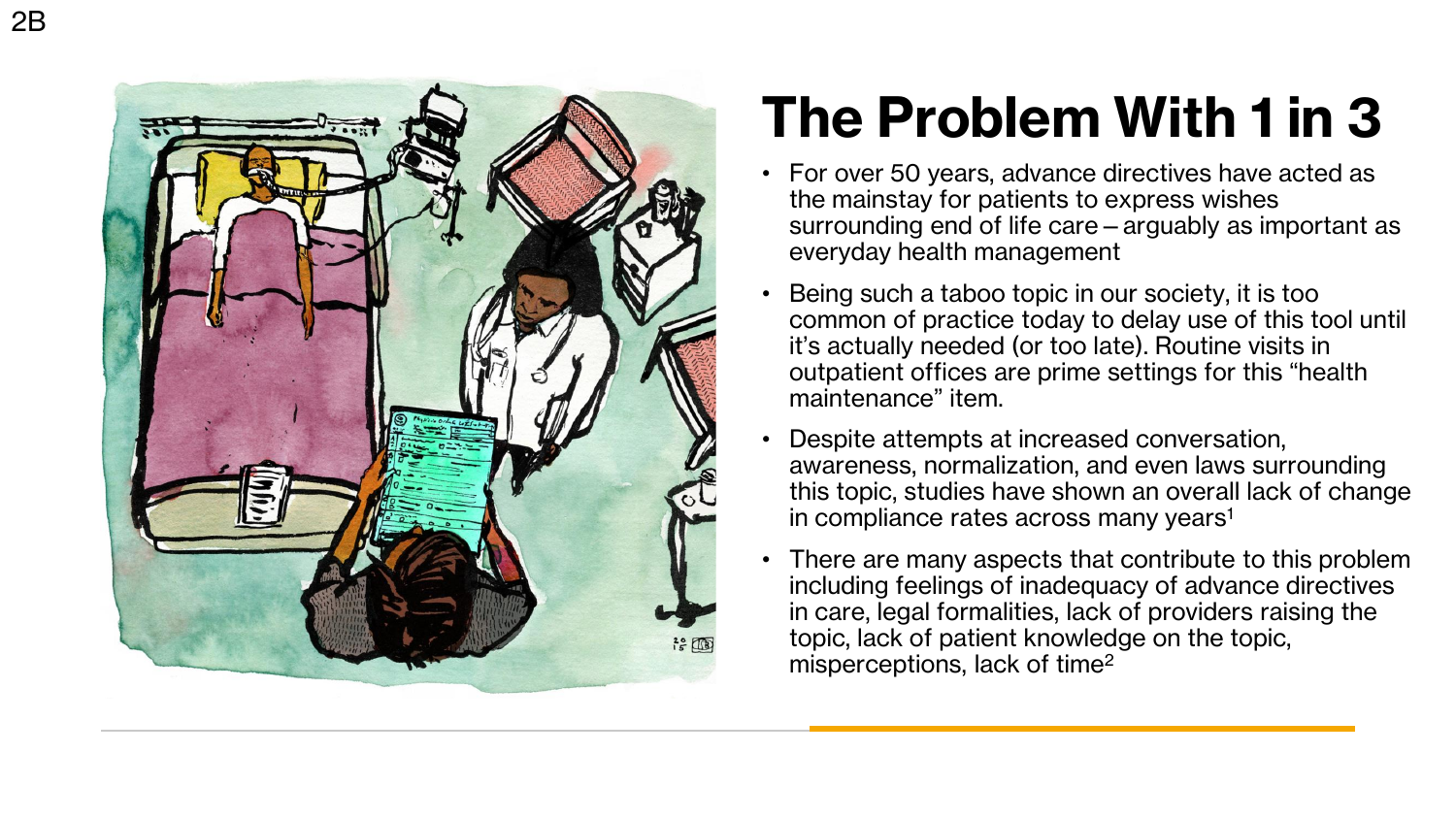# **The Health Costs in Lack of Planning**

Initiating increases in advanced care planning (ACP) costs money in programs, personnel, education and resources

• Estimated 1.5 million dollars in community intervention and execution costs in one study<sup>2</sup>

But this same study showed cost benefits to patients and practices:

- Overall adjusted costs were \$9500 less per patient using ACP–saved in hospital admissions, hospital days, procedures, nursing facilities, and home health<sup>2</sup>
- The ACP program generated 3 million dollars in savings in Medicare expenditure<sup>2</sup>
- Net cost saving resulted in 104% return of investment<sup>2</sup>

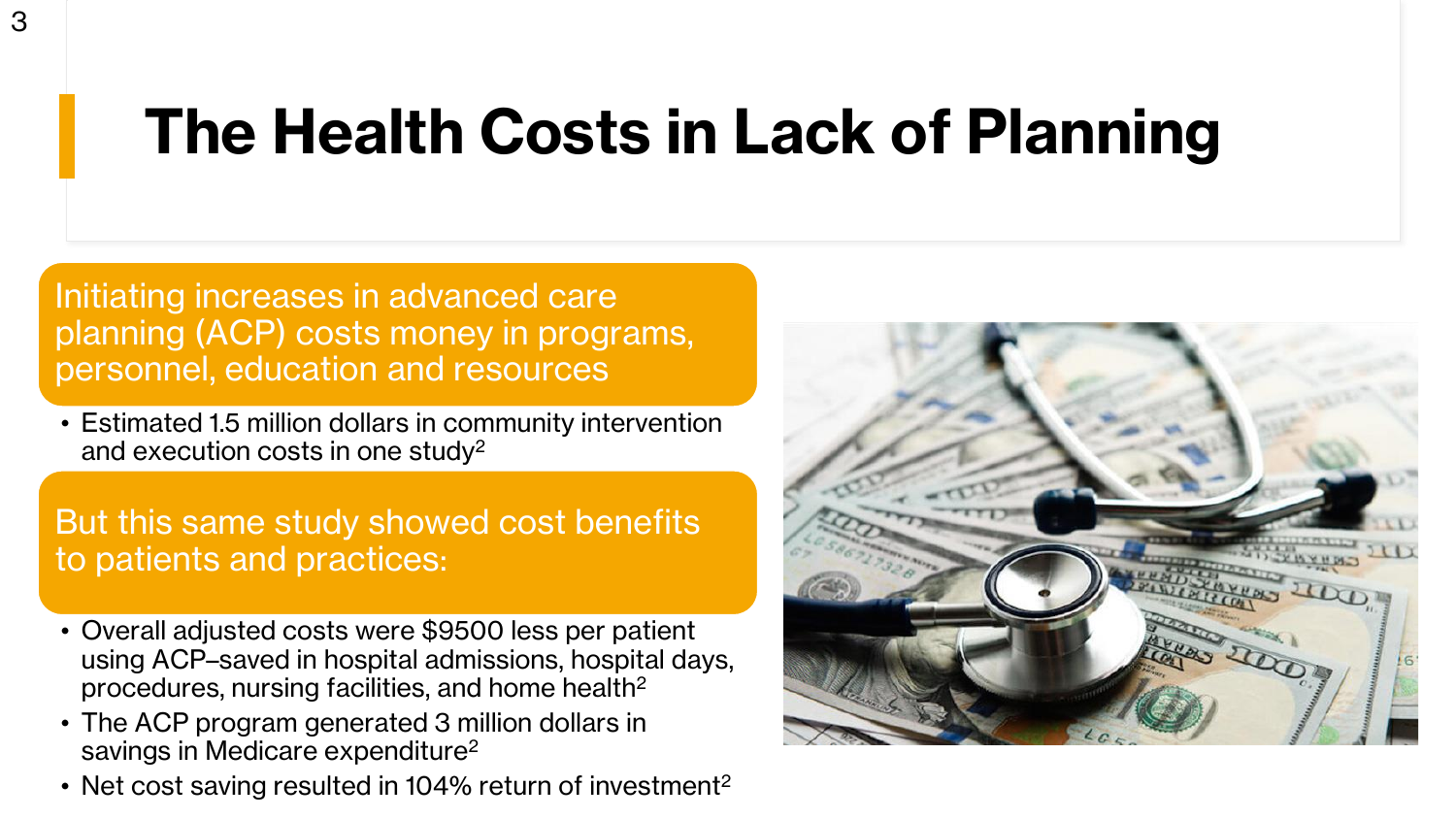## **Community Perspective on Advance Directive Compliance**

• "As evidenced by UVM's network wide competition in 2017 for increasing AD completion in family practices, progress can be made with regular commitment to compliance. But this is then hard to maintain when a project ceases and something new becomes the focus. I don't think we've even distributed this workflow that includes AD review to the new residents in at least 2 years now. And training new providers off the bat is important for continued momentum of projects like this."

-Community practice supervisor

• "With actual laws in place now that require review of ADs as a component of Medicare Wellness visits, most providers have become adherent to compliance with this. Unfortunately, the problem is that it's still rarely a highlight for any other patient that does not fit this category. Yet it's clearly not just Medicare patients who need advance directives day to day, making it a huge area of improvement for comprehensiveness of care around the country. We need to emphasize an equal focus on patients under 64."

-Gordon Edward Powers M.D. Milton FM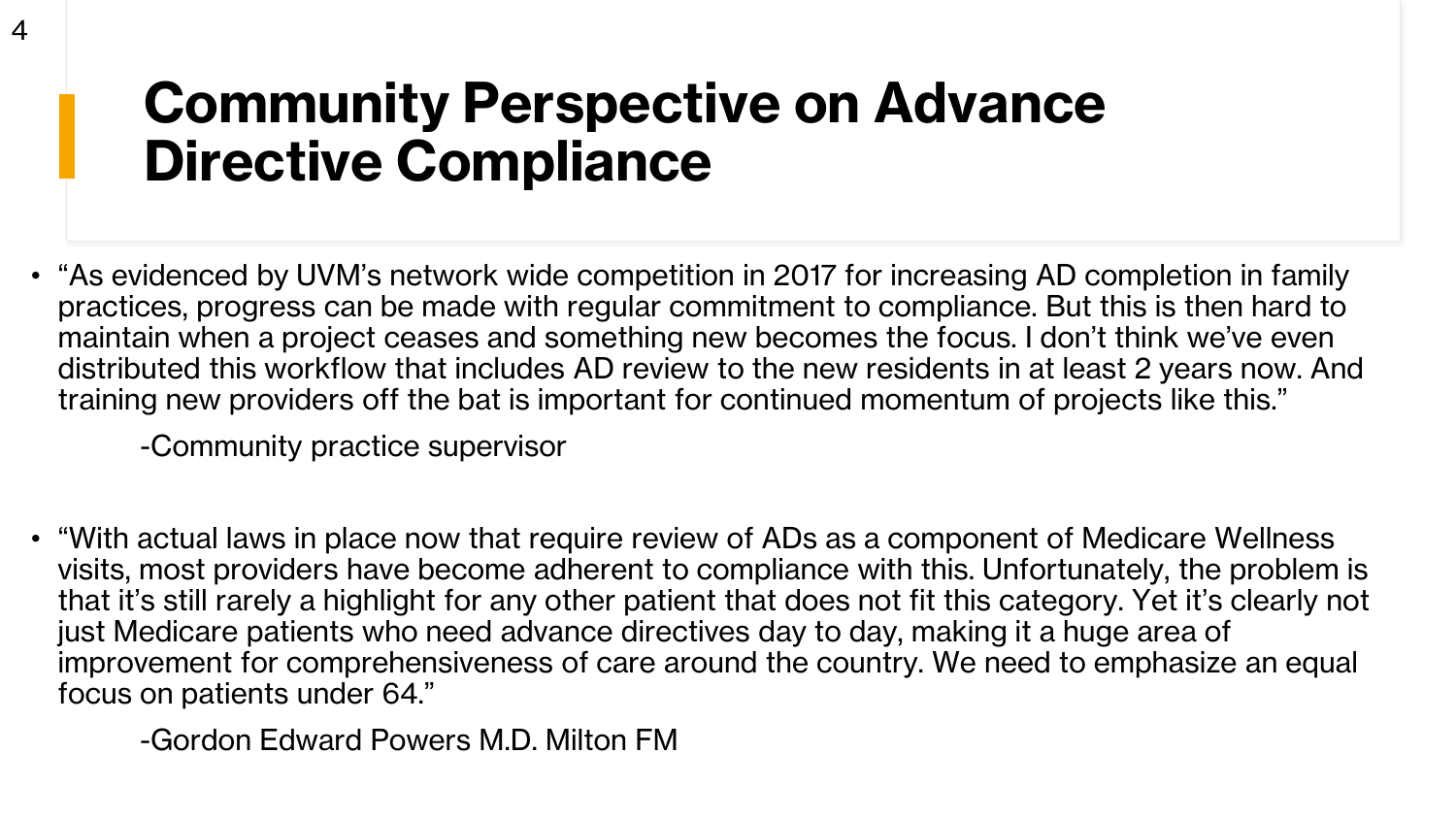## **Rebirthing an AD Workflow**

- As evidenced by UVM's 2017 initiative to increase advance directive completion with a network wide competition, great improvement can be made with simply **adding the topic and paperwork into practice workflow**
- Makes use of MAs/LPNs/RNs, front desk personnel, and physicians to better meet AD compliance goals (see side for exemplary AD workflow)
- With workflow criteria requiring just **2-3 patients 18+ y.o. per week, per provider to incorporate advanced care planning**, this decreases stress and burden on busy providers while still allowing for substantial weekly increases in AD completion in a large practice such as Milton

#### **Advance Care Planning Workflow**

In order to meet current quality metrics, the following workflow should be followed for 2-3 patients per week per provider at a non-acute visit:

#### **Workflow:**

Provider identifies patients to receive an Advance Directive form during session huddle and previsit planning with CCA/LPN.

**Advance Directive, aka Short Form** (Suggested Population: Well Adult  $\geq 18$  years of age):

If an advance directive is to be given:

- 1. The form will be given during the rooming process by the CCA/LPN. Forms will be located in exam room, already printed and filed in bottom drawer of each room.
	- CCA/LPN will room patient and perform all tasks as usual
	- Within health maintenance coverage, topic of advanced planning will be raised.
	- CCA/LPN will introduce form by stating, "In an effort to be sure that we continue to provide care centered around your wishes, and keep emergency information up to date, we are asking our patients to complete this form. Can you review and/or begin to fill this out? Dr. "X" (or APP) will be in shortly and can answer any questions that you may have."
	- Provider may also use the health maintenance reminder tool in Epic to raise the topic and provide form (right in room) to patient even if not discussed in huddle.
- 2. Completed Advance Directive will be processed and entered in EPIC per the Completed Advance Directive Workflow guidelines to ensure document is processed immediately into EPIC.
- 3. Front office staff will return the original completed Advance Directive document to the patient with the After Visit Summary or mail to patient.
- 4. If patient needs time to complete forms, provide instructions for patient to return to office with completed form at earliest convenience and inform front office staff that it may be uploaded to chart. Patient can wait for this process or be instructed that it will be returned via mail or can be picked up at later date.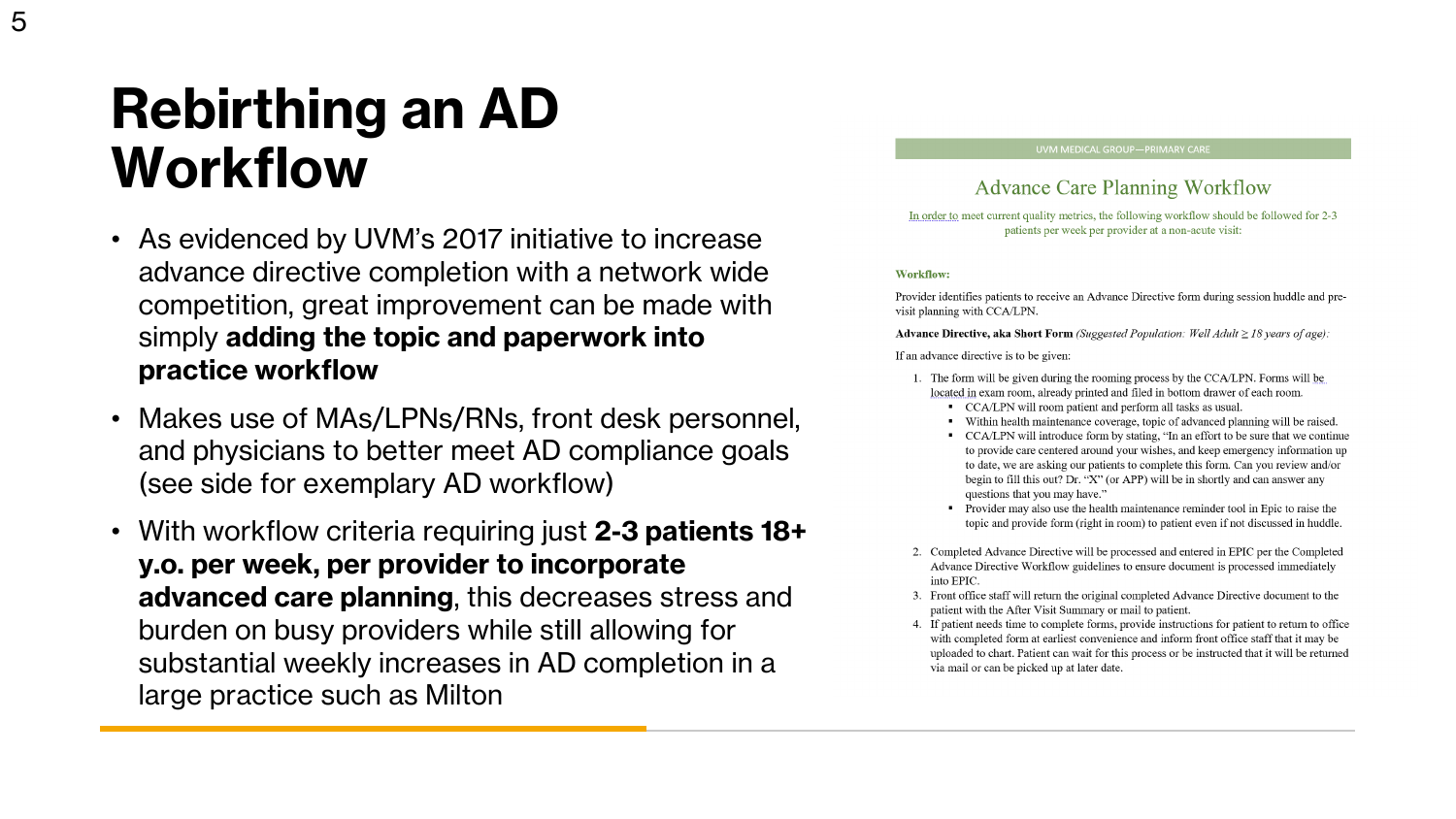### **Workflows Work**

- 2017-2018 data showed that incorporating AD completion into huddles, patient check ins/outs, and paperwork during wait time increased office numbers of AD completion
- Without a network wide project fueled by competition, numbers stop being followed but it is expected that without ADs as the network's/practice's main priority, that numbers have since plateaued or declined

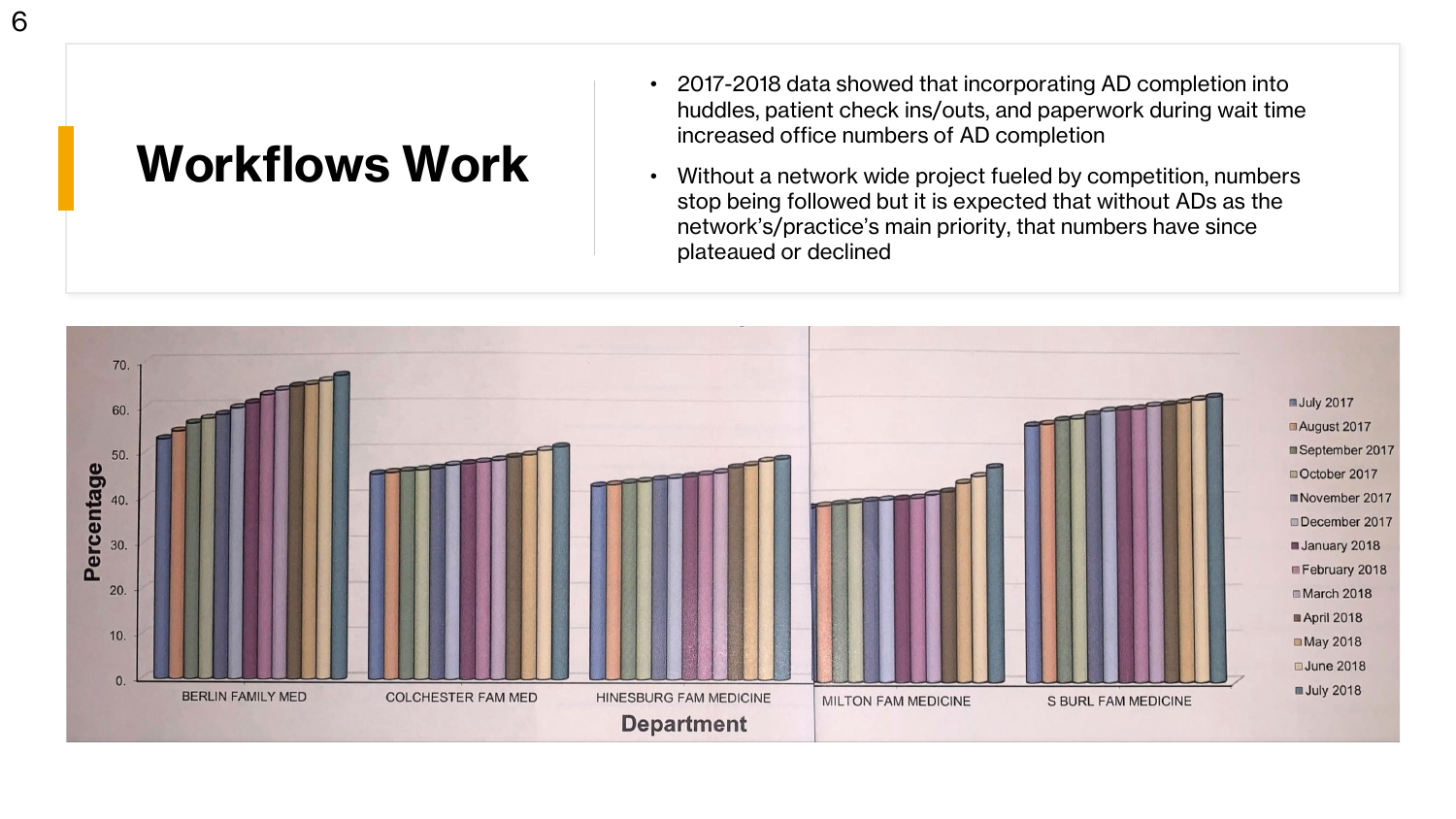### **Pros & Cons:**

#### • Effectiveness:

7

- Workflows allow for homogenous routine across the practice
- A broad office workflow aids in completion rates amongst all ages, health statuses, genders, etc. therefore better fulfilling the need for AD compliance in ALL patients 18+, not just those who are elderly or chronically/terminally ill
- By incorporating identification for AD need, presentation of material, and completion during wait time into standard non-acute visits, this process optimizes patient time and visits, utilizes all team members to best organize care, and better assures same day completion and filing on site
- Limitations:
	- The AD workflow allows time for completion but not much for questions, education, or inquiry between patient and physician– often a main barrier to adequate compliance
	- Takes time to incorporate into an already busy to-do list
	- Requires training each new personnel on the workflow
	- The workflow gets lost as projects cease and new items become more pressing in practice workflows

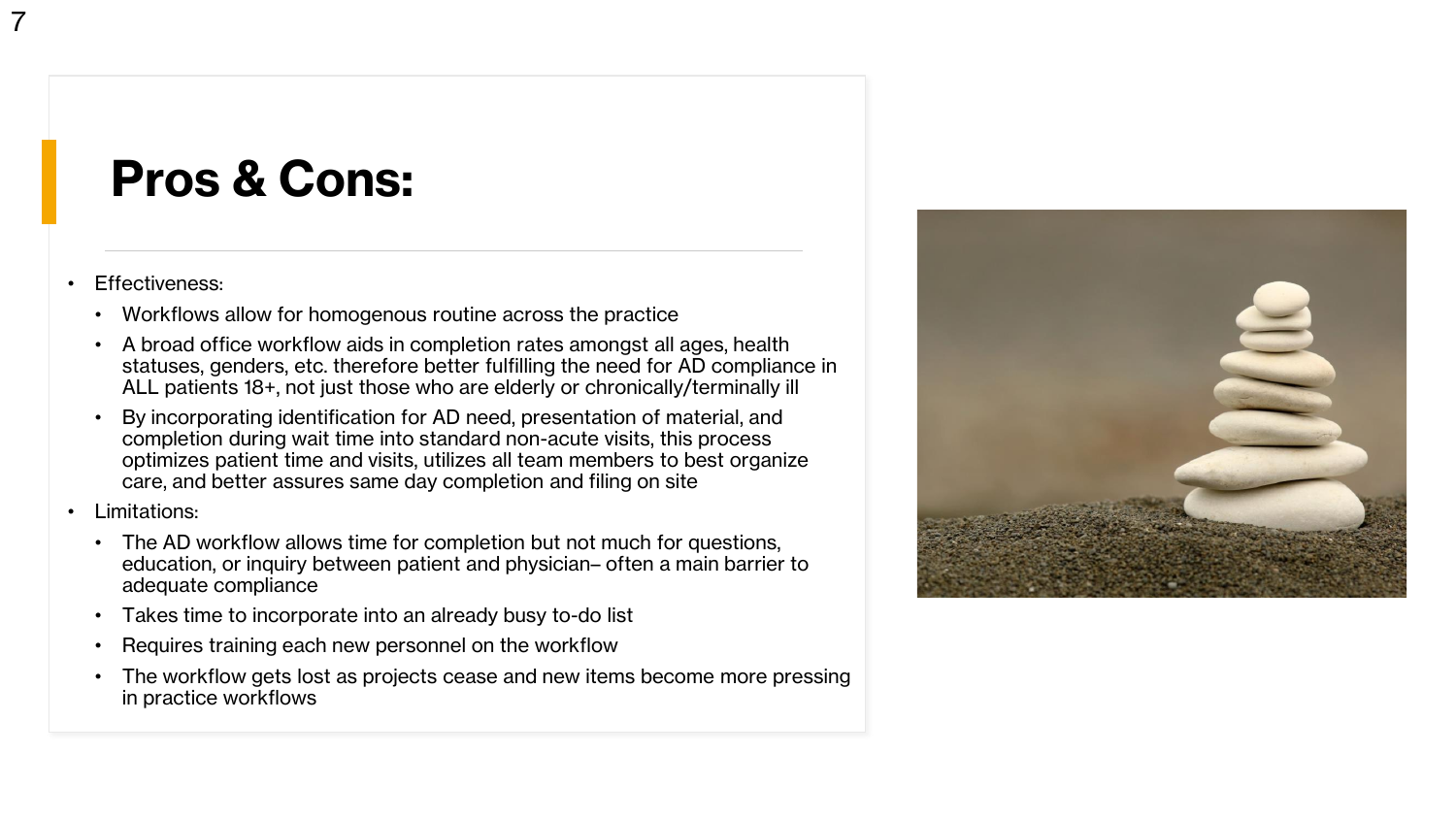## **Future Recommendations**

- Within workflow, provide patients with info pamphlets that better educate them on the role of ADs, the importance in all patients completing one, and clarification on the language used within them
- Follow up phone call system in place for when patients leave with AD forms to have better compliance with return
- Having additional, known to be more effective projects started in addition to workflow incorporation
	- Regularly utilize EMR system prompts during annual wellness visits as time to revisit completion<sup>3</sup>
	- Providing education sessions to different members of the healthcare team who can assist patients with the forms<sup>3</sup>
	- Patient preparation for PCP visits by being electronically sent forms and information<sup>4</sup>
	- Increasing adoption and utilization of virtual platforms for patients to receive education and space to complete AD forms<sup>5</sup>